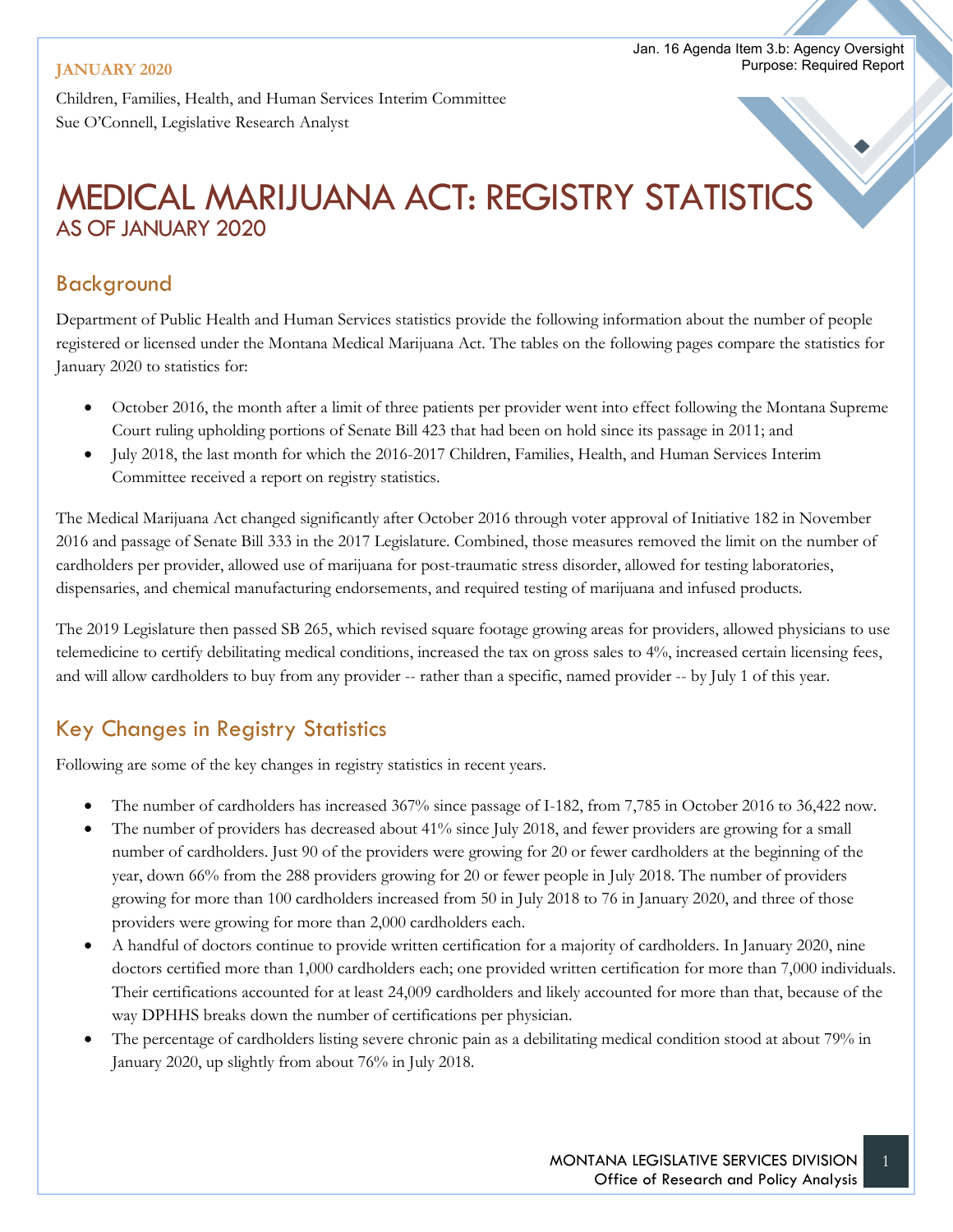The following tables summarize available information on people registered to use marijuana for a debilitating medical condition, physicians who are providing certification of those medical conditions, and licensees who are able to grow, manufacture, and sell marijuana and marijuana-infused products.

#### General Overview

| <b>Category</b>                     | 10/31/2016 | 7/31/2018 | 1/1/2020 |
|-------------------------------------|------------|-----------|----------|
| Cardholders                         | 7,785      | 26,549    | 36,422   |
| Providers                           | 522        | 420       | 249      |
| Certifying Physicians               | 172        | 218       | 267      |
| <b>Testing Laboratories</b>         | $\ast$     |           |          |
| Dispensaries                        | $\ast$     | 72        | 372      |
| Chemical Manufacturing Endorsements | $\ast$     | 217       | 210      |

\* Testing labs, dispensaries, and chemical manufacturing endorsements were not specifically allowed at this time.

### Cardholders by Age

| Age          |            | <b>Number of Cardholders</b> |          | <b>Percentage of Cardholders</b> |           |           |  |
|--------------|------------|------------------------------|----------|----------------------------------|-----------|-----------|--|
|              | 10/31/2016 | 7/31/2018                    | 1/1/2020 | 10/31/2016                       | 7/31/2018 | 1/1/2020  |  |
| Under 18     |            | 48                           | 69       | $0.06\%$                         | 0.18%     | 0.19%     |  |
| $18 - 20$    | 97         | 852                          | 1,229    | $1.25\%$                         | $3.20\%$  | $3.37\%$  |  |
| $21 - 30$    | 852        | 5,034                        | 6,789    | $10.94\%$                        | $18.96\%$ | 18.64%    |  |
| $31 - 40$    | 1,475      | 5,659                        | 7,771    | 18.95%                           | 21.32%    | $21.34\%$ |  |
| $41 - 50$    | 1,317      | 4,273                        | 5,855    | 16.92%                           | $16.09\%$ | 16.07%    |  |
| $51-60$      | 2,069      | 4,835                        | 6,227    | 26.58%                           | 18.22%    | 17.09%    |  |
| $61 - 70$    | 1,700      | 4,536                        | 6,476    | 21.84%                           | 17.09%    | 17.78%    |  |
| 71-80        | 241        | 1,103                        | 1,743    | $3.10\%$                         | $4.16\%$  | 4.78%     |  |
| 81-90        | 24         | 187                          | 242      | $0.31\%$                         | $0.70\%$  | $0.66\%$  |  |
| Over 90      | 5          | 22                           | 21       | $0.06\%$                         | $0.08\%$  | $0.06\%$  |  |
| <b>Total</b> | 7,785      | 26,549                       | 36,422   | 100%                             | 100%      | 100%      |  |

#### Cardholders by Debilitating Medical Condition

| <b>Condition</b>                                | <b>Number of Cardholders</b> |           |          |  |
|-------------------------------------------------|------------------------------|-----------|----------|--|
| *Condition Added by Initiative 182              | 10/31/2016                   | 7/31/2018 | 1/1/2020 |  |
| Admittance Into Hospice Care                    | 2                            | 26        | 27       |  |
| Cachexia or Wasting Syndrome                    | 327                          | 612       | 700      |  |
| Cancer, Glaucoma, or HIV (AIDS)                 | 485                          | 1,878     | 2,396    |  |
| Central Nervous System Disorder with Spasticity | 726                          | 2,174     | 2,874    |  |
| Crohn's Disease                                 | 128                          | 339       | 420      |  |
| Epilepsy/Intractable Seizure Disorder           | 235                          | 739       | 1,039    |  |
| Intractable Nausea or Vomiting                  | 745                          | 1,979     | 2,595    |  |
| Multiple Sclerosis                              | 135                          | 320       | 396      |  |
| Painful Peripheral Neuropathy                   | 1,169                        | 3,344     | 4,355    |  |
| Post-Traumatic Stress Disorder*                 |                              | 3,604     | 6,347    |  |
| Severe Chronic Pain                             | 4,773                        | 20,078    | 28,797   |  |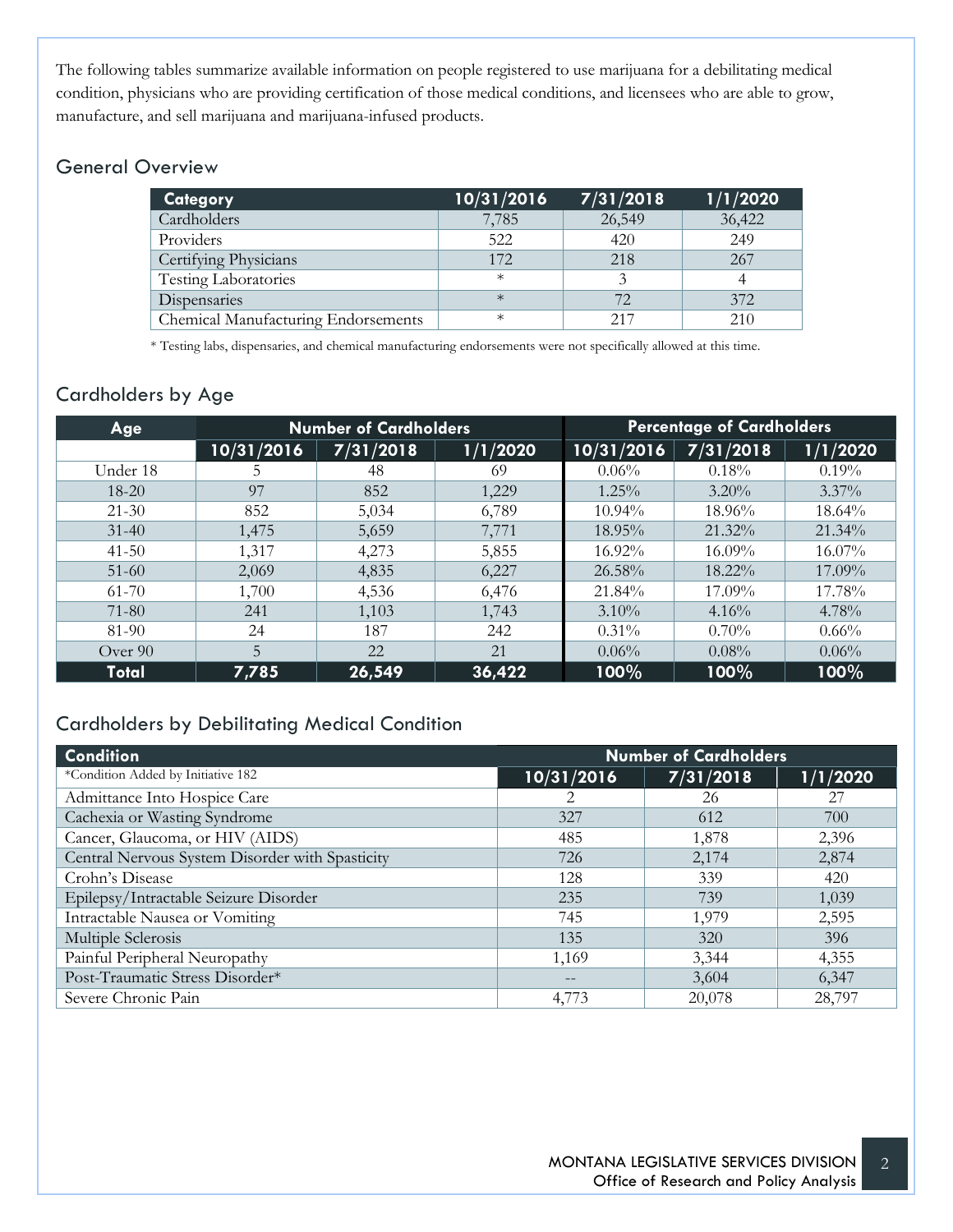### Cardholders Per Registered Provider and Certifying Physician

| # of Cardholders | <b>Number of Providers</b> |                | # of Cardholders | <b>Number of Physicians</b> |                |
|------------------|----------------------------|----------------|------------------|-----------------------------|----------------|
|                  | 7/31/2018                  | 1/1/2020       |                  | 7/31/2018                   | 1/1/2020       |
| 1                | 75                         |                | 1                | 73                          | 90             |
| $\overline{2}$   | 29                         | 5              | $\overline{2}$   | 29                          | 31             |
| 3                | 30                         | 6              | 3                | 26                          | 26             |
| $\overline{4}$   | 15                         | $\,8\,$        | $\overline{4}$   | 19                          | 16             |
| 5                | 25                         | 4              | 5                | 4                           | 10             |
| 6                | 21                         | $\,8\,$        | 6                | $\overline{7}$              | 7              |
| 7                | 12                         | 13             | 7                | 3                           | 10             |
| $\,8\,$          | 10                         | $\overline{2}$ | $\,8\,$          | 5                           | $\overline{4}$ |
| 9                | 13                         | 7              | 9                | 5                           | 7              |
| 10               | 9                          | $\overline{4}$ | 10               | $\mathbf{2}$                | 8              |
| $11 - 20$        | 49                         | 26             | $11 - 50$        | 26                          | 31             |
| $21 - 30$        | 22                         | 24             | $51 - 100$       | $\overline{4}$              | $\overline{7}$ |
| $31 - 40$        | 16                         | 15             | 101-300          | $\overline{4}$              | 6              |
| $41 - 50$        | 13                         | 11             | 301-500          | $\mathbf{1}$                | $\overline{c}$ |
| 51-60            | 11                         | 11             | $501 - 1,000$    | 6                           | $\overline{3}$ |
| 61-70            | 9                          | $\,8\,$        | 1,000-5,000      | $\mathfrak{Z}$              | 7              |
| 71-80            | 6                          | 7              | More than 5,000  | $\mathbf{1}$                | $\overline{2}$ |
| 81-90            | $\overline{1}$             | 6              | Total            | 218                         | 267            |
| 91-100           | $\overline{4}$             |                |                  |                             |                |
| 101-250          | 31                         | 43             |                  |                             |                |
| 251-500          | 17                         | 15             |                  |                             |                |
| $501 - 1,000$    | $\mathbf{1}$               | 15             |                  |                             |                |
| More than 1,000  | $\mathbf{1}$               | 3              |                  |                             |                |
| Total            | 420                        | 249            |                  |                             |                |

## Providers and Cardholders by County

| County     |                | # of Providers   | # of Cardholders |          | Population      | Cardholders as % of<br>Population |          |
|------------|----------------|------------------|------------------|----------|-----------------|-----------------------------------|----------|
|            | 7/31/2018      | 1/1/2020         | 7/31/2018        | 1/1/2020 | (2018 Estimate) | 7/31/2018                         | 1/1/2020 |
| Beaverhead | 3              | 2                | 304              | 419      | 9,404           | 3.23%                             | 4.46%    |
| Big Horn   | $\overline{0}$ | $\theta$         | 153              | 300      | 13,338          | 1.15%                             | 2.25%    |
| Blaine     | $\mathbf{1}$   | $\theta$         | 72               | 236      | 6,807           | $1.09\%$                          | 3.47%    |
| Broadwater | $\overline{4}$ | $\overline{2}$   | 138              | 198      | 6,085           | 2.40%                             | 3.25%    |
| Carbon     | 9              | 5                | 240              | 306      | 10,714          | 2.29%                             | 2.86%    |
| Carter     | $\overline{0}$ | $\overline{0}$   | $\overline{4}$   | 10       | 1,238           | 0.33%                             | 0.81%    |
| Cascade    | 15             | $\overline{4}$   | 1,323            | 2,217    | 81,643          | 1.62%                             | 2.72%    |
| Chouteau   | $\mathbf{1}$   | $\overline{0}$   | 62               | 86       | 5,745           | 1.08%                             | 1.50%    |
| Custer     | 3              | $\theta$         | 186              | 242      | 11,586          | 1.56%                             | 2.09%    |
| Daniels    | $\overline{0}$ | $\boldsymbol{0}$ | 24               | 41       | 1,747           | 1.37%                             | 2.35%    |
| Dawson     | $\theta$       | $\boldsymbol{0}$ | 138              | 254      | 8,680           | 1.48%                             | 2.93%    |
| Deer Lodge | $\mathbf{1}$   | $\mathbf{1}$     | 279              | 332      | 9,131           | $3.07\%$                          | 3.64%    |
| Fallon     | $\theta$       | $\theta$         | 42               | 40       | 2,920           | 1.35%                             | 1.37%    |
| Fergus     | $\theta$       | $\overline{0}$   | 158              | 307      | 11,113          | 1.38%                             | 2.76%    |
| Flathead   | 59             | 44               | 2,672            | 3,506    | 102,106         | 2.72%                             | 3.43%    |
| Gallatin   | 103            | 67               | 4,529            | 5,941    | 111,876         | $4.33\%$                          | 5.31%    |
| Garfield   | $\theta$       | $\boldsymbol{0}$ | 5                | 4        | 1,268           | 0.38%                             | $0.32\%$ |